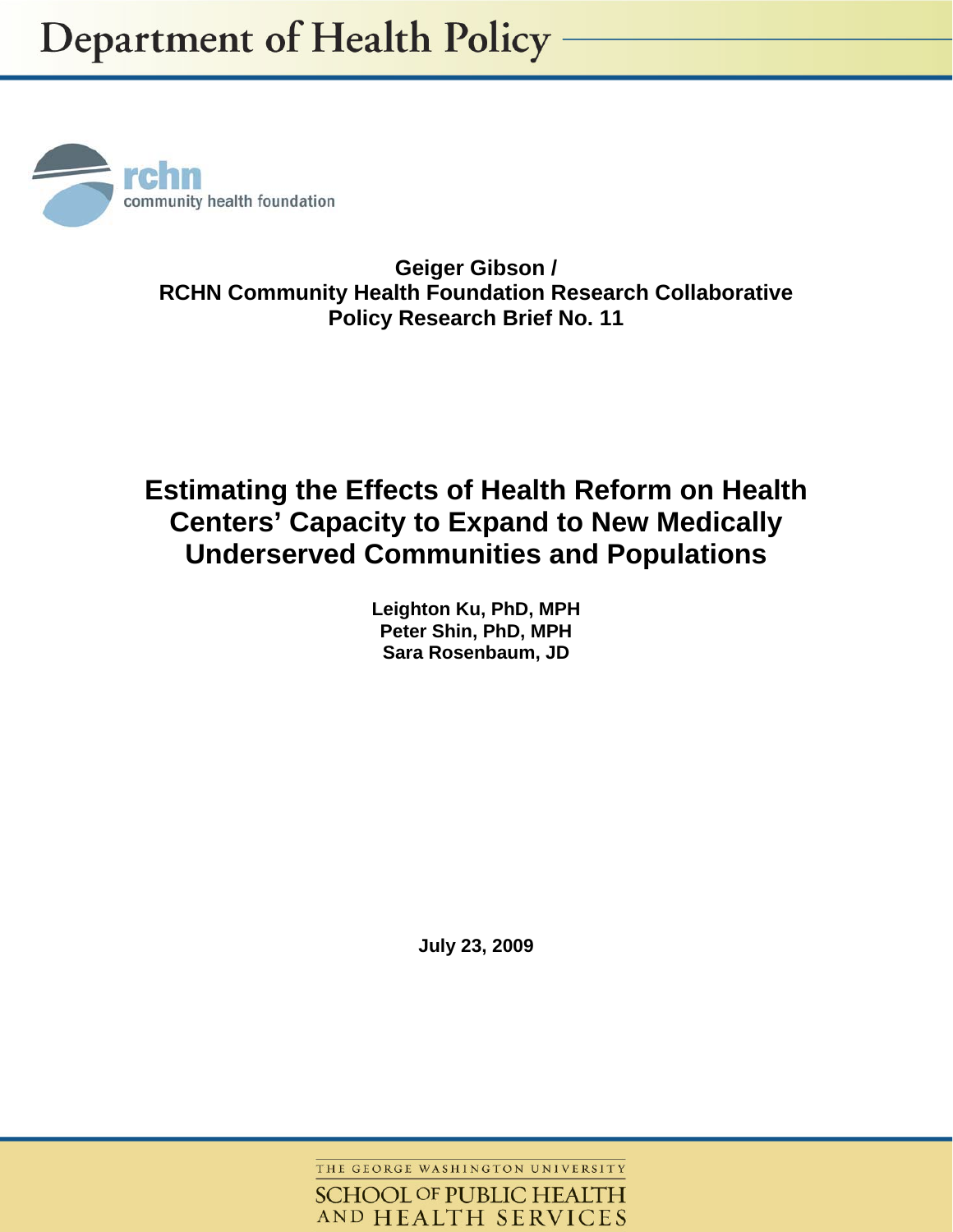### **About the Geiger Gibson / RCHN Community Health Foundation Research Collaborative**

The Geiger Gibson Program in Community Health Policy, established in 2003 and named after health center and human rights pioneers Drs. H. Jack Geiger and Count Gibson, is part of the School of Public Health and Health Services at The George Washington University. It focuses on health centers, their history and contributions, and the major policy issues that affect health centers and the communities and patients they serve.

The RCHN Community Health Foundation, founded in October 2005, is a not-for-profit operating foundation whose purpose is to support community health centers through strategic investment, advocacy, education, and cutting-edge health policy research. The only foundation in the country dedicated to community health centers, the Foundation builds on a 40-year commitment to the provision of accessible, high quality, community-based healthcare services for underserved, medically vulnerable populations. The Foundation's gift to the Geiger Gibson program supports health center research and scholarship.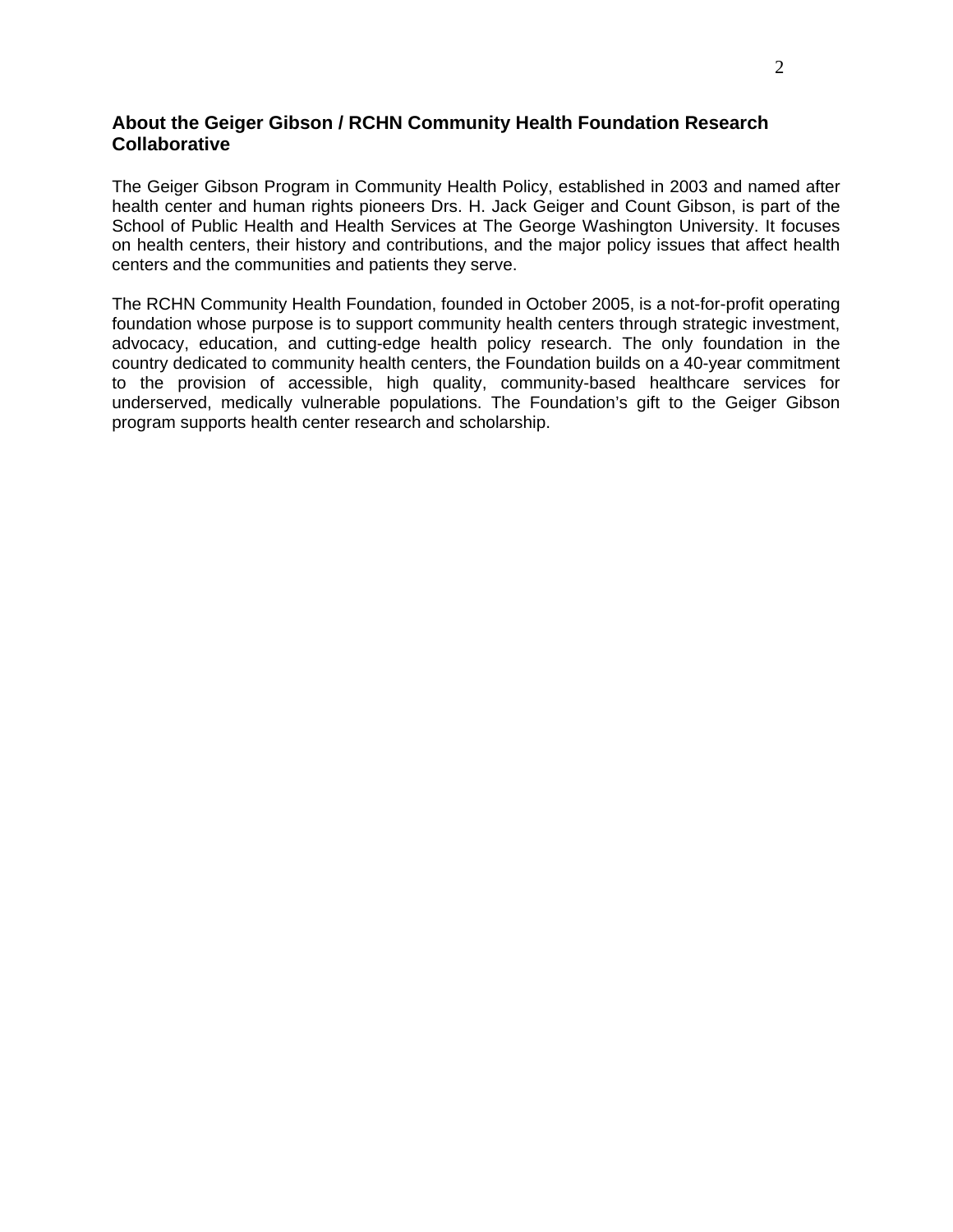## **Estimating the Effects of Health Reform on Health Centers' Capacity to Expand to New Medically Underserved Communities and Populations**

Nearly 100 million persons reside in urban and rural communities that can be considered medically underserved as a result of inadequate supply of primary care physicians and elevated health risks.<sup>1</sup> A report by the National Association of Community Health Centers and the Robert Graham Center estimated that 60 million people are "medically disenfranchised" and lack access to adequate primary health care because of where they live, even though many have health insurance.<sup>2</sup> This brief assesses the potential effects of national health reform on health centers and on the number of patients they can serve. Many experts regard expanding access to affordable primary care services as a key to the success of health reform, along with reducing the number of uninsured. Thus, it is important to understand how Congressional health reform proposals would affect health centers' ability to expand the availability of primary care in communities across the country.

We examine the effects of the draft House Tri-Committee (Energy and Commerce, Education and Labor and Ways and Means Committees) health reform bill, as issued July 14, 2009. Like the health reform proposals being developed by the Senate Health, Education, Labor and Pensions Committee and the Senate Finance Committee, the House bill would provide subsidies for low- and moderate-income people to buy insurance from newly-formed health insurance exchanges, expand Medicaid, and mandate individuals to secure health insurance coverage. In addition, the House bill provides additional funding for federally qualified health centers. We focus on the House bill because it is the version that is most complete at this time and for which there is a complete preliminary analysis by the Congressional Budget Office  $(CBO).$ <sup>3</sup>

 Briefly, the analysis finds that the draft House bill, which combines insurance reforms and direct investments in health centers, would both reduce the number of uninsured people and at least double the capacity of health centers to provide primary care services to those who are newly insured as well as to those who remain uninsured. Some of the growth occurs because of increases in federal grants to health centers, but much of the growth results from the fact that health reform would reduce the size of the uninsured population and expand Medicaid and private insurance coverage among health center patients, thereby generating revenues essential to expansion. In addition to serving more people, the expansions would mean that the number of health center sites would likely double, so that thousands of additional communities across rural, suburban and urban areas of the nation would have greater primary care service.

An important limitation on health center expansion capacity will be the reimbursement rates paid by health insurers selling under the proposed health insurance exchanges. Under

1

<sup>&</sup>lt;sup>1</sup> Rosenbaum, S., Jones, E., Shin, P. and Ku, L. "National Health Reform: How Will Underserved Communities Fare?", Geiger Gibson/RCHN Community Health Foundation Research Collaborative, July 2009.

<sup>&</sup>lt;sup>2</sup> National Association of Community Health Centers and the Robert Graham Center, "Primary Care Access: An Essential Building Block of Health Reform," March 2009.

<sup>&</sup>lt;sup>3</sup> Letter from Douglas Elmendorf, Director of the Congressional Budget Office, to Charles Rangel, Chairman of the House Ways and Means Committee, dated July 17, 2009.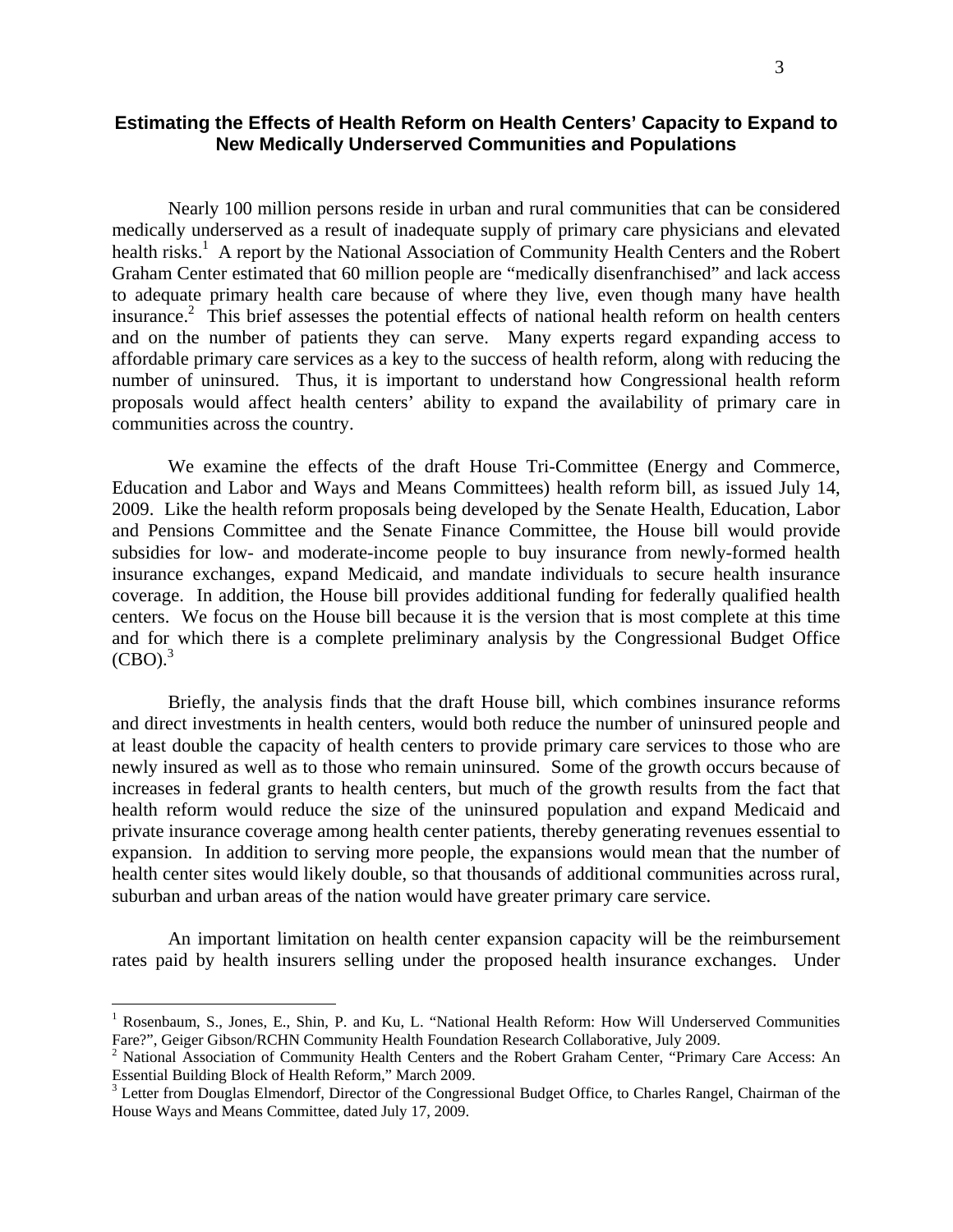existing law, Medicaid and Medicare pay a special, cost-related prospective payment (PPS) to health centers. This payment assures that the cost of treating Medicare and Medicaid patients are mostly covered and that federal grant funding can be preserved for care to the uninsured. In the case of private insurance, payments fall far below health centers' reasonable operating costs.<sup>4</sup> Our analysis finds that health centers would be able to serve more patients if plans sold through health insurance exchanges paid the PPS rate. Payment at the PPS rate would enable health centers to serve millions of additional patients beyond those who could be served under existing private insurance rates.

Assuring policies that enable the maximum possible expansion of primary care services from health centers is an important element of reform. A recent report examined the experience of health centers in Massachusetts (whose comprehensive reform effort has served as a bellwether for national health reform) and found that though the number of uninsured people in the Bay State plunged after reform, community health centers became even more important as a source of primary health care for both the newly insured people and those who remained uninsured.<sup>5</sup> The report also found that even as health insurance expansions significantly improved health care access, newly insured persons also experienced ongoing limitations on health care access because of out-of-pocket costs resulting from coverage limits such as deductibles and cost sharing and because of a shortage of primary care physicians. For low- and moderate-income patients, it is essential to find health providers who provide affordable care.

#### **Background**

 $\overline{a}$ 

 Community health centers are non-profit organizations that provide comprehensive primary care services to low-income people, regardless of their ability to pay. All federally funded health centers are designated under Medicare and Medicaid as federally-qualified health centers (FQHCs); a small number of clinics that do not receive federal grants but meet all health center requirements are considered FQHC "look-alikes." Prior research has established that health centers provide high quality care and can be effective in controlling chronic disease among their disadvantaged patients.<sup>6</sup>

As shown in Table 1, in 2007 (the latest data reported), FQHCs served 16.1 million patients, of whom 39 percent were uninsured and 35 percent were covered by Medicaid. More

<sup>4</sup> Manatt Health Solutions, *Improving Commercial Reimbursement for Community Health Clinics: Case Studies and Recommendations for New York,* (RCHN Community Health Foundation and Manatt Phelps and Phillips, LLP) New York, New York, 2007.

<sup>&</sup>lt;sup>5</sup> Ku, L., Jones, E. Finnegan, B. Shin, P. Rosenbaum, S. "How is the Primary Care Safety Net Faring in Massachusetts? Community Health Centers in the Midst of Health Reform." Kaiser Family Foundation and Geiger Gibson/RCHN Community Health Foundation Research Collaborative, Mar 2009.

<sup>6</sup> Shin, P., Ku, L., Jones, E., Finnegan, B., Rosenbaum, S. "Financing Community Health Centers as Patient- and Community-Centered Medical Homes: A Primer." The Commonwealth Fund, The George Washington University Department of Health Policy Geiger Gibson Program in Community Health Policy, Washington, DC. May 27, 2009; Chin MH, et al., 2004. "Improving diabetes care in Midwest community health centers with the health disparities collaborative." Diabetes Care 27(1):2-8; Landon BE, et al., 2007. "Improving the management of chronic disease at community health centers." *NEJM* 356(9):921-934;; Hicks LS, et al., 2006. "The quality of chronic disease care in US community health centers." *Health Affairs* 25(6):1713-1723 (Nov/Dec); Politzer RM, et al., 2003. "the future role of health centers in improving national health." *Journal of Public Health Policy* 24(3/4):296-306. .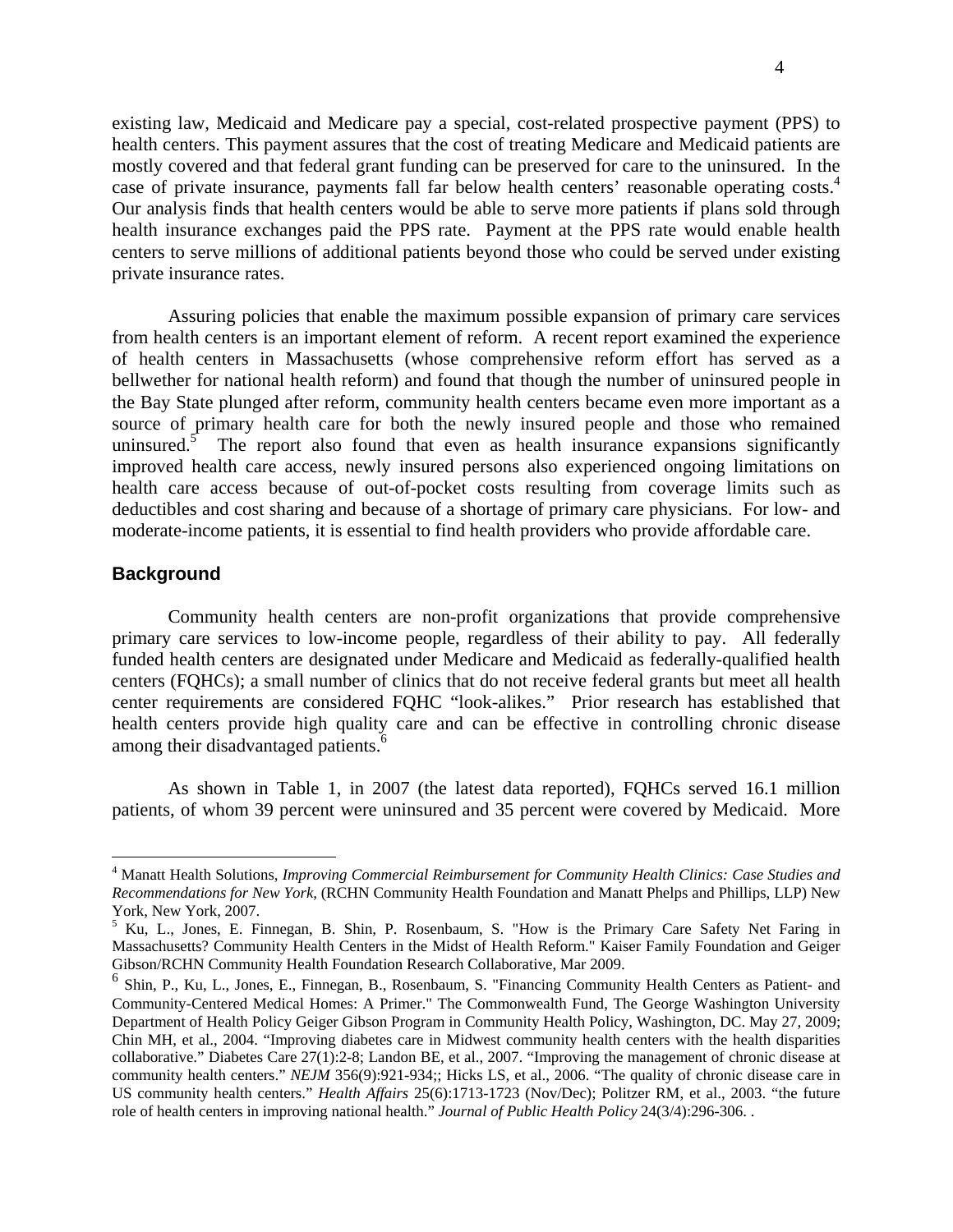| Table 1.<br>Type of Coverage of Health Center Patients and Gaps<br>in Patient-Related Payments and Costs, 2007 |                               |                |                                     |  |  |  |  |
|----------------------------------------------------------------------------------------------------------------|-------------------------------|----------------|-------------------------------------|--|--|--|--|
|                                                                                                                | <b>Health Center Patients</b> |                | % Gap in Patient-                   |  |  |  |  |
|                                                                                                                | <b>Millions</b>               | <b>Percent</b> | <b>Related Payments &amp; Costs</b> |  |  |  |  |
| <b>Medicaid</b>                                                                                                | 5.7                           | 35%            | $-14.9%$                            |  |  |  |  |
| <b>Medicare</b>                                                                                                | 1.2                           | 8%             | $-28.0%$                            |  |  |  |  |
| <b>Other Public</b>                                                                                            | 0.4                           | 3%             | $-34.4%$                            |  |  |  |  |
| <b>Private Insurance</b>                                                                                       | $2.5^{\circ}$                 | 15%            | $-42.5%$                            |  |  |  |  |
| Self-pay/Uninsured                                                                                             | 6.2                           | <b>39%</b>     | $-77.6%$                            |  |  |  |  |
| <b>TOTAL</b>                                                                                                   | 16.1                          | 100%           | $-39.6%$                            |  |  |  |  |
| Note: Columns might not sum to 100% due to rounding.                                                           |                               |                |                                     |  |  |  |  |
| Source: HRSA's Uniform Data System, 2007                                                                       |                               |                |                                     |  |  |  |  |

than 90 percent of all health center patients have family incomes below 200 percent of the federal poverty line.

Table 1 also shows that, even though the majority of health center patients are insured, health insurance payments typically do not cover the full costs of health services provided at health centers.<sup>7</sup> Under federal law, Medicaid and Medicare pay enhanced reimbursement rates, based on a health center-specific, cost-based prospective payment system (PPS). Even so, the rates tend to fall short of the cost of care. Federal data indicate that Medicaid, the best payer, tends to pay about 15 percent less than full costs. Private insurers pay much worse; their reimbursements fall about 43 percent below the actual costs of providing care. $8$  Health centers charge sliding scale fees, based on patients' income levels, so even the uninsured contribute a small portion (about 22 percent) to the cost of their care, but patient payments fall 78 percent short of the costs of care.

 Despite these payment gaps, health centers manage to serve millions of patients because they earn other revenue from federal, state, local and private grants, contracts and contributions to support their health care services. Since health centers are nonprofit entities, on balance these additional revenues offset the losses in patient-related revenues, particularly the cost of care for uninsured patients, as well as uncovered health care costs for low income persons who are insured but whose coverage leaves them with significant and unaffordable out-of-pocket costs.

#### **The Effects of National Health Reform**

The most dramatic effect of health reform will be to reduce the number of uninsured Americans. The preliminary CBO analysis<sup>9</sup> estimated that the draft House bill would reduce the

 $\overline{a}$ 

<sup>&</sup>lt;sup>7</sup> See the appendix for a discussion of data, methodology and costs. We modified the percent gap for Medicare patients because the Medicare Improvements for Patients and Providers Act of 2008 increased the cap on Medicare payments to FQHCs and that change would not have been apparent in the unadjusted 2007 Medicare data.<br><sup>8</sup> Shin, P., Finnegan, B., Sharac, J., Rosenbaum, S. "Health Centers: An Overview and Analysis of Their Experience

with Private Health Insurance." The Henry J. Kaiser Family Foundation, Washington, DC. Jan 2008.

Elmendort, *op cit.*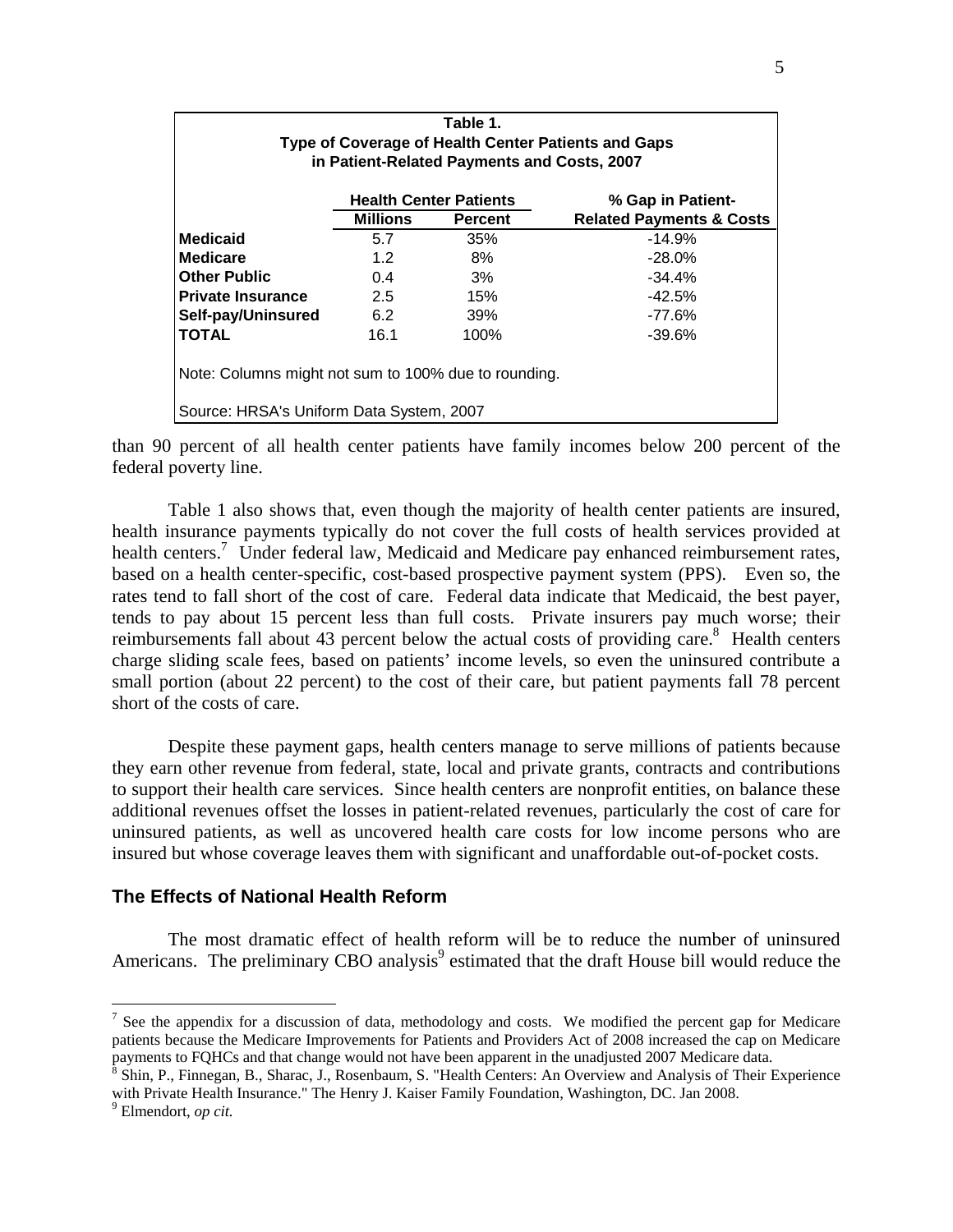percentage of non-elderly people who are uninsured from 19 percent in 2010 to 6 percent by 2015. Excluding unauthorized immigrants, the percentage uninsured would fall from 17 percent to 3 percent. It does so by creating subsidies to buy insurance through health insurance exchanges, expanding Medicaid, and creating insurance coverage mandates for both individuals and employers. Our analysis focuses on 2015 because according to the CBO analysis, it is the first year in which the full effects of the reform package become evident, while 2019 since is the final year presented by CBO.

 Section 2101 of the House bill increases funding for health centers by adding funds in addition to amounts that would otherwise by appropriated. This funding increase begins at \$1.0 billion in 2010, growing to \$4.4 billion 2015 and \$6.4 billion by 2019. Given the current appropriations level of \$2.2 billion, this suggests total Section 330 funding levels of \$6.6 billion in 2015 and \$8.6 billion in 2019.

 The combination of reduced uninsurance and higher funding levels will allow health centers expand to serve millions of additional needy low-income people. As seen in Table 2, we estimate that under the draft House bill, health centers would be able to provide primary care services to 35.6 million patients in 2015 and to 39.0 million by 2019; both levels are more than double the 16.1 million served in 2007. (These projections are based in part on CBO's estimates of the effects of the House bill; our methodology is presented in the appendix.) But these levels still fall short of the 56 million estimated to be "medically disenfranchised."

 There are community health centers in every state, the District of Columbia and in the territories. As of 2007, they provided care in 6,672 sites (e.g., clinics) across the nation. The

| Table 2.                                                                                                                   |                    |                             |                   |                             |                             |                   |  |  |
|----------------------------------------------------------------------------------------------------------------------------|--------------------|-----------------------------|-------------------|-----------------------------|-----------------------------|-------------------|--|--|
| Estimated Number and Percent of Health Center Patients Under Current Law and                                               |                    |                             |                   |                             |                             |                   |  |  |
| Under the Draft House Tri-Committee Health Reform Bill: 2015 and 2019                                                      |                    |                             |                   |                             |                             |                   |  |  |
|                                                                                                                            |                    |                             |                   |                             |                             |                   |  |  |
|                                                                                                                            |                    | 2015                        |                   |                             |                             |                   |  |  |
|                                                                                                                            |                    | <b>Millions of Patients</b> |                   |                             | <b>Percent Distribution</b> |                   |  |  |
|                                                                                                                            | <b>Current Law</b> | <b>Under Reform</b>         | <b>Difference</b> | <b>Current Law</b>          | <b>Under Reform</b>         | <b>Difference</b> |  |  |
| Medicaid                                                                                                                   | 11.3               | 15.0                        | 3.7               | 36%                         | 42%                         | 6%                |  |  |
| <b>Medicare</b>                                                                                                            | 2.5                | 2.9                         | 0.3               | 8%                          | 8%                          | $0\%$             |  |  |
| <b>Other Public</b>                                                                                                        | 0.2                | 0.2                         | 0.0               | 1%                          | 1%                          | $0\%$             |  |  |
| <b>Private Insurance</b>                                                                                                   | 4.8                | 5.7                         | 0.9               | 15%                         | 16%                         | 1%                |  |  |
| <b>Exchange Plans</b>                                                                                                      | 0.0                | 2.6                         | 2.6               | 0%                          | 7%                          | 7%                |  |  |
| Self-pay/Uninsured                                                                                                         | 12.5               | 9.3                         | $-3.3$            | 40%                         | 26%                         | $-14%$            |  |  |
| <b>TOTAL</b>                                                                                                               | 31.3               | 35.6                        | 4.3               | 100%                        | 100%                        |                   |  |  |
|                                                                                                                            |                    |                             |                   |                             |                             |                   |  |  |
|                                                                                                                            |                    | 2019                        |                   |                             |                             |                   |  |  |
|                                                                                                                            |                    | <b>Millions of Patients</b> |                   | <b>Percent Distribution</b> |                             |                   |  |  |
|                                                                                                                            | <b>Current Law</b> | <b>Under Reform</b>         | <b>Difference</b> | <b>Current Law</b>          | <b>Under Reform</b>         | <b>Difference</b> |  |  |
| <b>Medicaid</b>                                                                                                            | 12.2               | 17.2                        | 5.0               | 36%                         | 44%                         | 8%                |  |  |
| <b>Medicare</b>                                                                                                            | 2.8                | 3.2                         | 0.4               | 8%                          | 8%                          | $0\%$             |  |  |
| <b>Other Public</b>                                                                                                        | 0.2                | 0.2                         | 0.0               | 1%                          | 1%                          | $0\%$             |  |  |
| <b>Private Insurance</b>                                                                                                   | 5.1                | 5.1                         | $-0.1$            | 15%                         | 13%                         | $-2%$             |  |  |
| <b>Exchange Plans</b>                                                                                                      | 0.0                | 3.2                         | 3.2               | 0%                          | 8%                          | 8%                |  |  |
| Self-pay/Uninsured                                                                                                         | 13.5               | 10.1                        | $-3.4$            | 40%                         | 26%                         | $-14%$            |  |  |
| <b>TOTAL</b>                                                                                                               | 33.8               | 39.0                        | 5.2               | 100%                        | 100%                        |                   |  |  |
|                                                                                                                            |                    |                             |                   |                             |                             |                   |  |  |
| Note: "Current Law" assumes anticipated grant funding levels, but not changes in health insurance coverage under the bill. |                    |                             |                   |                             |                             |                   |  |  |
| Columns might not sum to 100% due to rounding.                                                                             |                    |                             |                   |                             |                             |                   |  |  |

Source: GW estimates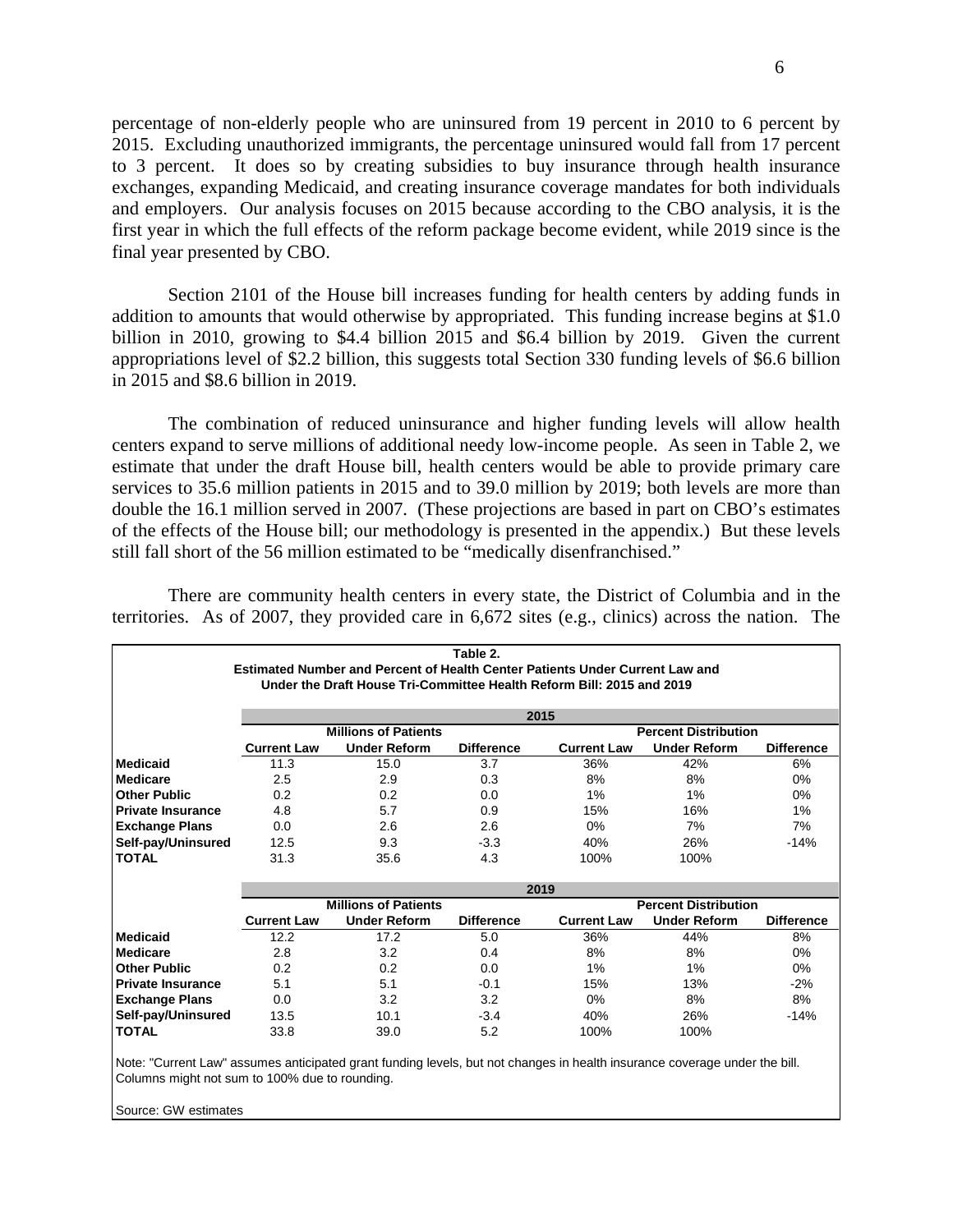projected expansion of health center caseloads suggests that the number of health center sites across the nation will at least double in the next decade. This means that thousands of additional medically underserved communities across the nation, in rural, suburban and urban areas, will gain health centers that can provide affordable, quality primary care, helping to better serve both the newly insured as well as those who remain uninsured.

 We can partition the effects of the direct health center funding increase and the national changes in insurance coverage. The "current law" estimates in Table 2 show the estimated number of health center patients, based on the increased funding levels in the House bill, but without the changes in insurance coverage. That is, if funding levels for FQHCs were increased but broader health reforms do not take place, then 31.3 million patients would be served in 2015, rising to 33.8 million patients by 2019.

 Since health reform would dramatically reduce the number of uninsured people and increase the number of Medicaid, privately-insured and exchange-insured patients, its effect would be to reduce the number of uninsured patients receiving care at health centers. This reduction would, in turn, lower health centers' uncompensated care costs, allowing them to use their grants and other revenues to serve more patients, including both the newly insured and those who remain uninsured. Thus, the additional impact of the insurance reforms means that the number of patients served by health centers would rise by an additional 4.3 million in 2015, to 35.6 million patients. The number of patients served by 2019 would rise by an additional 5.2 million in 2019 to 39.0 million.

We expect that the proportion of health center patients who are uninsured will not fall as steeply as the rate of decline in the overall population. In Massachusetts, the level of uninsurance among health center patients fell only half as much as for the general population. In fact, health centers became more important as a primary source of care for people who remained uninsured. While Massachusetts health centers served about one-fifth of the statewide uninsured in 2006 before reform, they served more than one-third in 2007, the first post-reform year.  $^{10}$ Health centers also played an important role in providing care for the newly insured population. Many of the newly insured were already patients at health centers when they were uninsured and remained patients once reform commenced. In addition, a shortage of primary care physicians statewide meant that many other newly insured people sought care at health centers, because they were accessible, while it was difficult to get appointments with other physicians.

 As discussed above, financing health centers requires a careful balancing of insurancerelated revenues (which typically do not pay the full costs) and other revenues. Table 3 depicts how these revenue streams would balance. We present projections of the gaps between patientrelated payments and actual health care costs and the revenues from federal, state, local and private grants, contracts and other sources. In both 2015 and 2019, there are substantial gaps for insurance payments from Medicaid, private insurance and exchange plans, as well as large gaps for uninsured patients. As shown in Table 1, the gaps are particularly large because, based on previous research, private insurance (either employer-sponsored coverage or health insurance purchased through the exchanges) can be expected to pay health centers about 43 percent below their costs.

<u>.</u>

<sup>10</sup> Ku, et al. *op cit.*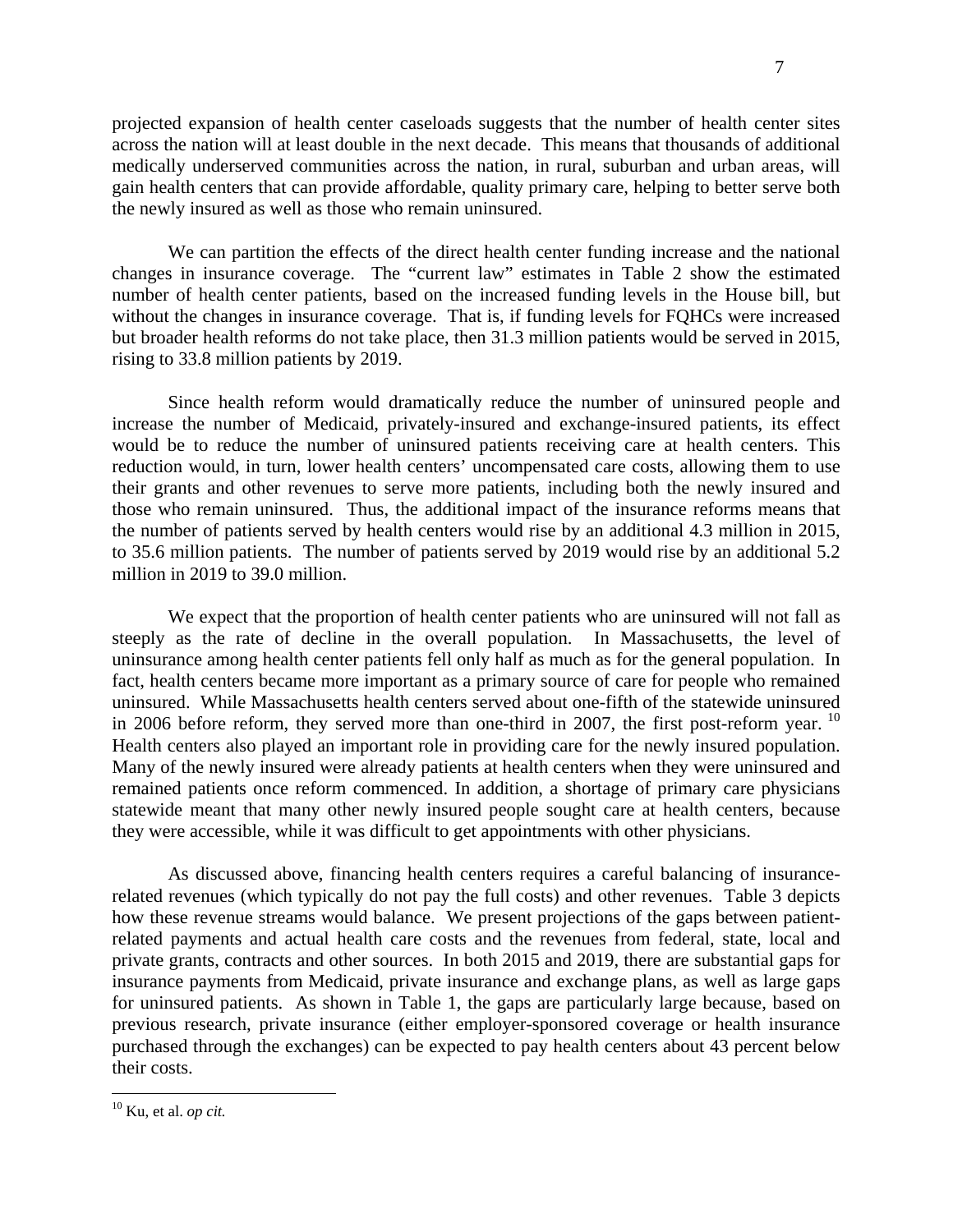Most of these gaps are filled by the increased grant funding from the Bureau of Primary Health Care (BPHC) Section 330 grants. Given current economic and budget circumstances, we conservatively assumed that other federal, state, local and private funding will grow at an average rate of 5 percent per year through 2019. If health centers are actually more successful in earning additional federal, state, local or private revenue, then they would be able to serve more patients than we have projected. For example, the historical average for other revenue growth at health centers was 11 percent per year from 2002 to 2007. If other revenues grew that rapidly through 2015 and 2019, health center caseloads could reach 40 million by 2015 and 44 million by 2019.

| Table 3.<br><b>Estimated Health Center Gaps in Costs and</b> |                       |           |  |  |  |  |
|--------------------------------------------------------------|-----------------------|-----------|--|--|--|--|
| <b>Patient-Related Payments and Offsetting</b>               |                       |           |  |  |  |  |
| <b>Revenues Under Draft House Tri-Committee Bill</b>         |                       |           |  |  |  |  |
|                                                              | <b>Billions of \$</b> |           |  |  |  |  |
|                                                              | 2015                  | 2019      |  |  |  |  |
| <b>Gaps in Costs and Patient-Related Payments</b>            |                       |           |  |  |  |  |
| Medicaid                                                     | $-$2.05$              | $-$2.75$  |  |  |  |  |
| Medicare                                                     | $-$0.73$              | $-$0.97$  |  |  |  |  |
| Other Public Insurance                                       | $-$0.09$              | $-$0.12$  |  |  |  |  |
| Private Insurance                                            | $-$1.58$              | $-$1.67$  |  |  |  |  |
| <b>Exchange Plans</b>                                        | $-$0.73$              | $-$1.05$  |  |  |  |  |
| Self-pay/uninsured                                           | $-$4.29$              | $-$5.56$  |  |  |  |  |
| TOTAL                                                        | $-$9.48$              | $-$12.11$ |  |  |  |  |
| <b>Offsetting Grant, Contract and Related Revenues</b>       |                       |           |  |  |  |  |
| BPHC Grants (Sec. 330)                                       | \$6.59                | \$8.59    |  |  |  |  |
| <b>Other Federal Grants</b><br>or Contracts                  | \$0.29                | \$0.35    |  |  |  |  |
| <b>State/Local/Private Grants</b><br>or Contracts            | \$2.27                | \$2.76    |  |  |  |  |
| <b>Other Private Funding</b>                                 | \$0.33                | \$0.40    |  |  |  |  |
| TOTAL                                                        | \$9.48                | \$12.11   |  |  |  |  |
| Note: Columns might not sum to 100% due to rounding.         |                       |           |  |  |  |  |
| Source: GW estimates                                         |                       |           |  |  |  |  |

The National Association of

 $\overline{a}$ 

Community Health Centers (NACHC) recently released estimates of the potential effects of the House proposal.<sup>11</sup> They presented potential caseload levels for health centers over the next decade. Our estimates fall in the range projected by NACHC, but on the low side. As noted above, we acknowledge our estimates are conservative and that the actual number of patients served could be higher, if other revenues rise at a faster pace than we projected.

#### **The Potential Effect of Raising Payment Levels for Exchange Plans**

Under Medicaid and Medicare, health centers are paid enhanced reimbursement rates under the PPS system because federal policy seeks to minimize the use of Section 330 grant funds designed to help those who are uninsured to fill gaps left by inadequate insurance payments. The enhanced rates also help support health care providers who are located in medically underserved areas where there are inadequate numbers of health professionals and other known health risk conditions. This similar logic could be applied to plans that provide services under the health insurance exchanges, since they would largely be subsidized with federal funds. That is, the same basis used for enhancing payment rates in Medicaid or Medicare could be applied to justify enhancing health center payments in the health insurance exchanges.

<sup>&</sup>lt;sup>11</sup> National Association of Community Health Centers, "House Health Reform Proposal and Health Centers: Expanding Access to Care and Bringing Down Costs," July 2009.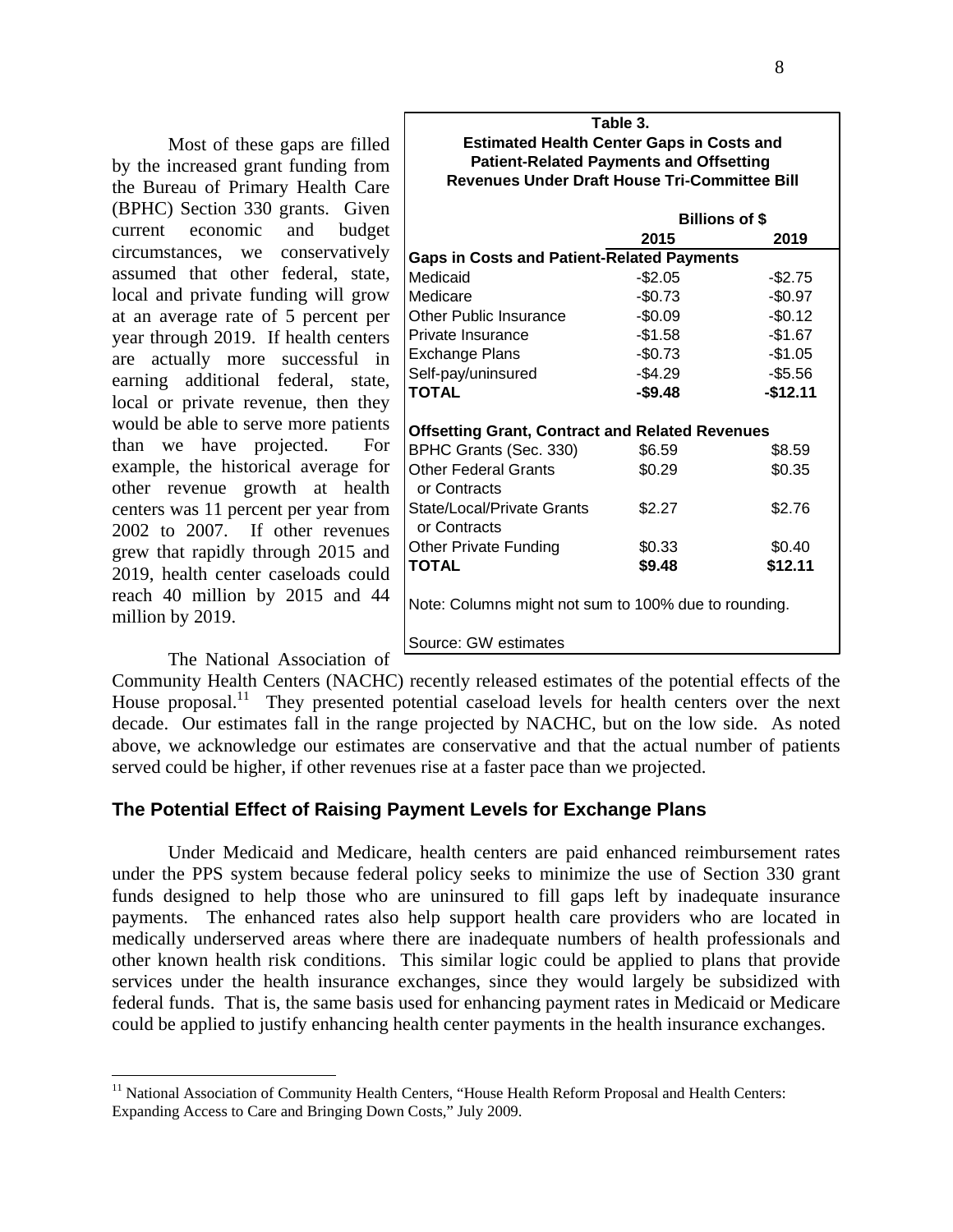The current House draft bill does not include provisions for the application of the PPS system for exchange plans, however. Instead, we anticipate that exchange plans would underpay health centers by about as much (43 percent) as private insurance currently does.

What would happen if exchange plans paid better rates, based on the PPS system? We estimated this by assuming that the gap between payments and costs for patients covered by exchange plans would be 15 percent – the gap rate for Medicaid – rather than 43 percent as it is for private insurance. As seen in Table 4, this would enable health centers to serve another two million patients each year,

| Table 4.                                                                                                                                          |                             |      |  |  |  |
|---------------------------------------------------------------------------------------------------------------------------------------------------|-----------------------------|------|--|--|--|
| <b>Estimated Total Health Center Patient Caseloads</b><br>With and Without Prospective Payment System<br>(PPS) Payments Applied to Exchange Plans |                             |      |  |  |  |
|                                                                                                                                                   | <b>Millions of Patients</b> |      |  |  |  |
|                                                                                                                                                   | 2015                        | 2019 |  |  |  |
| <b>Current Law</b>                                                                                                                                | 31.3                        | 33.8 |  |  |  |
| <b>House Tri-Comm Bill</b>                                                                                                                        | 35.6                        | 39.0 |  |  |  |
| <b>House Tri-Comm Plus PPS</b>                                                                                                                    |                             |      |  |  |  |
| for Exchange Plans                                                                                                                                | 37.5                        | 41.3 |  |  |  |
| Difference, with and<br>without PPS                                                                                                               | 1.9                         | 2.3  |  |  |  |
| Note: Columns might not sum to 100% due to rounding.                                                                                              |                             |      |  |  |  |
| Source: GW estimates                                                                                                                              |                             |      |  |  |  |

rising to 37.5 million in 2015 or 41.3 million in 2019.

#### **Conclusions**

National health reform could greatly reduce the number of people who lack health care coverage. But health insurance alone is insufficient if there are not enough physicians and other health care providers who can render care for the newly insured. The expansion of health centers is an appropriate way to expand primary care capacity in the United States, particularly for those with low or moderate incomes living in medically underserved areas.

 As exemplified by the draft House proposal, health reform can go a long way in not only providing health insurance coverage but in expanding the capacity of the primary health care safety net that serves the nation. It can do so by both reducing the number of people who are uninsured, which would reduce uncompensated care burdens at non-profit health centers and free up resources to serve those who are newly insured, and by increasing federal grant funding as an investment in capacity expansion. Together, this can more than double the capacity of the community health center network in the United States and enable millions of additional people and thousands of additional communities to gain access to affordable primary care. On the other hand, if many of the newly insured are covered by health insurance exchange plans and those plans continue to provide inadequate reimbursements, this will hobble the ability of health centers to provide quality primary care to those who need it.